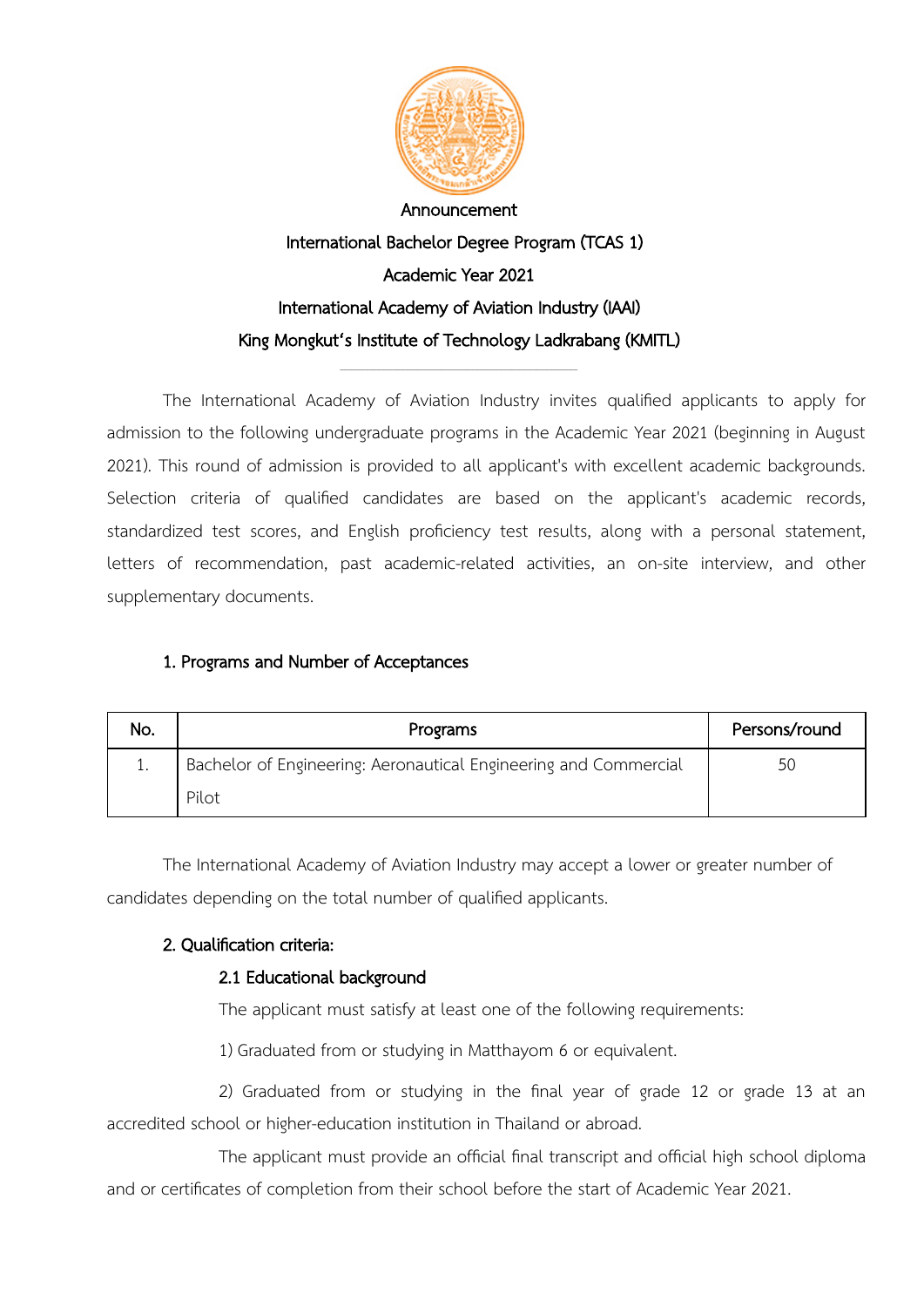### 2.2 Academic Records

The applicant has to submit at least one of the following standardized test results and obtain a score which meets the minimum requirements as specified in the following table:

| Program                    | Requirements                                 |
|----------------------------|----------------------------------------------|
|                            | 1. The applicant has taken at least one      |
|                            | standardized test from each of the following |
|                            | subjects:                                    |
|                            | 1.1 MATHEMATICS                              |
|                            | - PAT I 71 (Mathematics)                     |
|                            | - SAT I (Mathematics)                        |
|                            | - SAT II (Mathematics Level 2)               |
|                            | - ACT (Mathematics)                          |
| - Aeronautical Engineering | - AP test (Calculus) AB or BC                |
|                            | - A-Level (Mathematics)                      |
|                            | - AS-Level (Mathematics)                     |
|                            | - IGCSE (Mathematics)                        |
|                            | - IB-Diploma (Mathematics)                   |
|                            | - NCEA (Level 2 or Level 3) for a            |
|                            | mathematical subject                         |
|                            | - Gaokao Mathematics Score                   |
|                            | - CU-AAT (Mathematics)                       |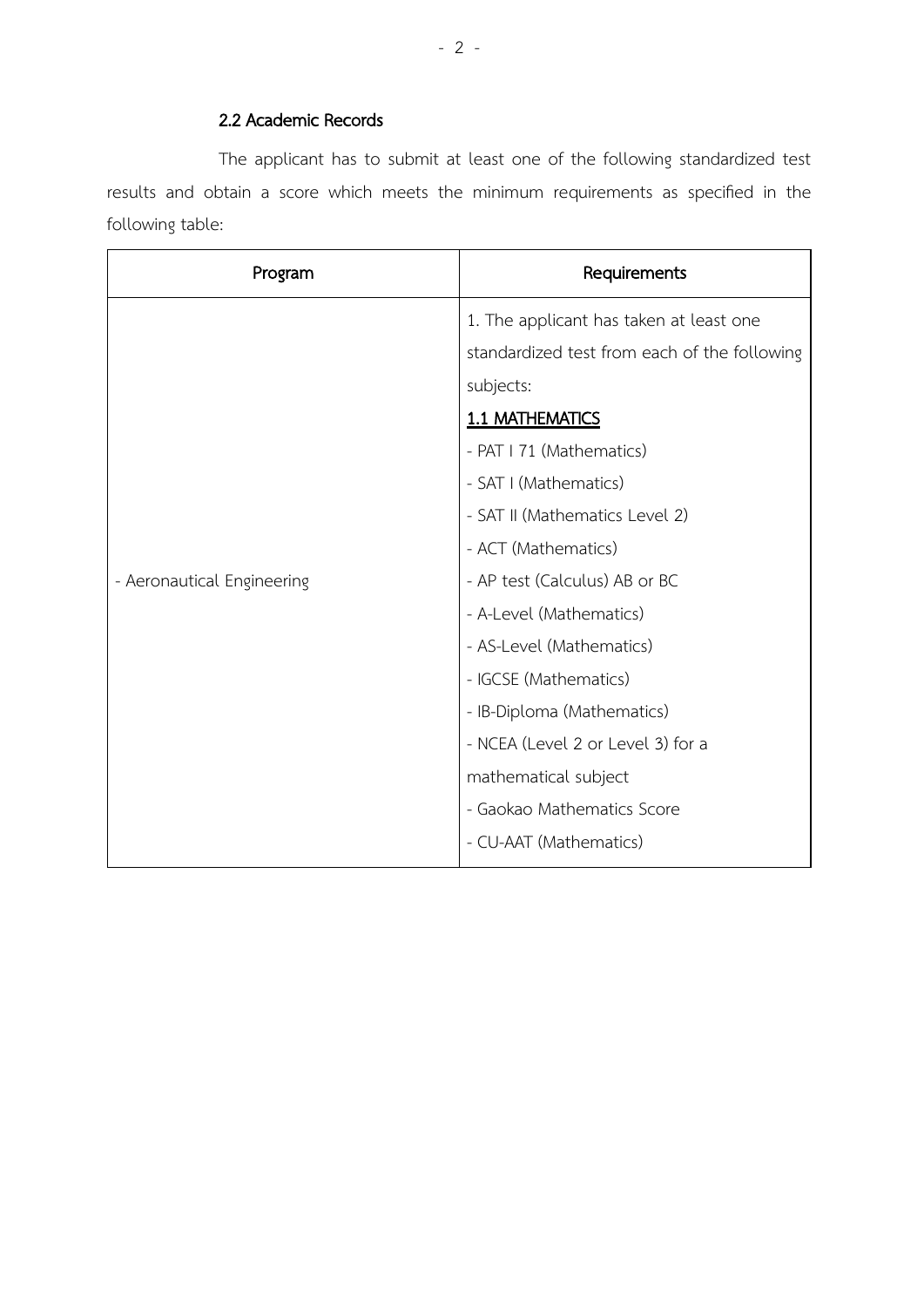| Program                    | Requirements                                                                                                        |
|----------------------------|---------------------------------------------------------------------------------------------------------------------|
|                            | 1.2 PHYSICS<br>- PAT III 73 (Physics)                                                                               |
|                            | - SAT II (Physics)                                                                                                  |
|                            | - AP test: Physics I (B) or Physics II (C) or<br>Mechanics                                                          |
|                            | - A-Level (Physics)                                                                                                 |
|                            | - AS-Level (Physics)                                                                                                |
|                            | - IGCSE (Physics) IGCSE (Physics)                                                                                   |
|                            | - IB-Diploma (Physics)                                                                                              |
|                            | - CU-ATS                                                                                                            |
| - Aeronautical Engineering | <b>1.3 ENGLISH LANGUAGE</b><br>- O-NET                                                                              |
|                            | - CU-TEP                                                                                                            |
|                            | - GAT (Part 2 - English)                                                                                            |
|                            | - TOEFL (PBT/IBT/CBT)                                                                                               |
|                            | - IELTS                                                                                                             |
|                            | - Cambridge English Exams - FCE or CAE or<br>CPE                                                                    |
|                            | - Gaokao English Score                                                                                              |
|                            | 1.4 Civil Aviation Medical Examination<br>(Physical Only)                                                           |
|                            | 2. Certificate showing excellent<br>performance, ie. Pre-admission camp<br>provided by IAAI - KMITL (if applicable) |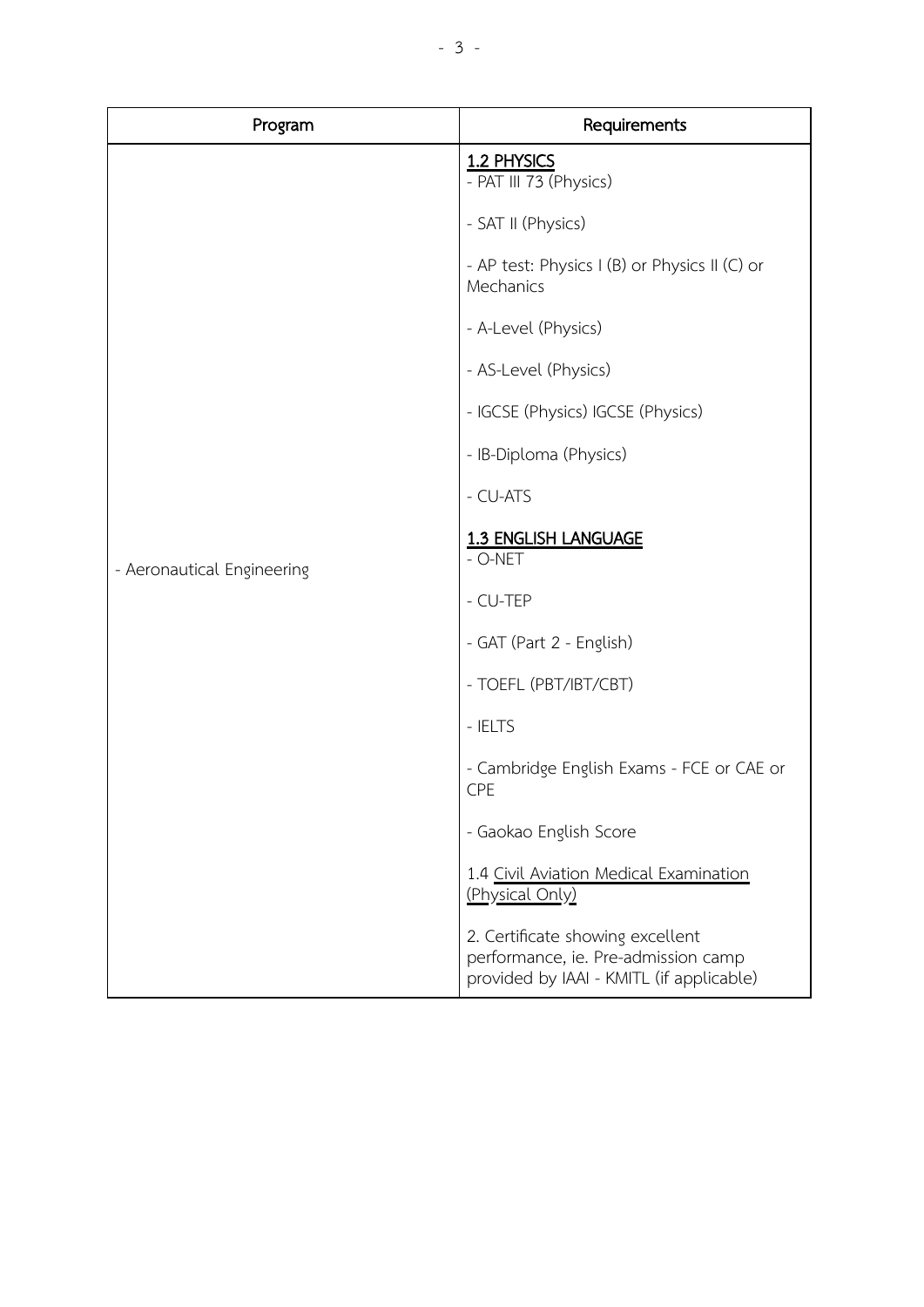### 2.3 English Language Requirement

The applicant should submit at least one of the following English proficiency test scores, and meet the minimum requirements shown in the following table:

| <b>English Proficiency Test</b>              | Minimum Score  |
|----------------------------------------------|----------------|
| TOEFL - paper-based                          | 550            |
| TOEFL - CBT                                  | 213            |
| TOEFL - IBT                                  | 79             |
| <b>IELTS</b>                                 | 6.0            |
| Cambridge English Exams<br>FCE or CAE or CPE | 170            |
| IB - English A1 or A2                        | $\overline{4}$ |
| IB - English B (HL)                          | 5              |

Remark: If the applicant cannot fulfill the above requirements, he or she will be required to enroll in an additional English as a Second Language (ESL) course at International Academy of Aviation Industry, KMITL before August 2021 (Additional fees will apply)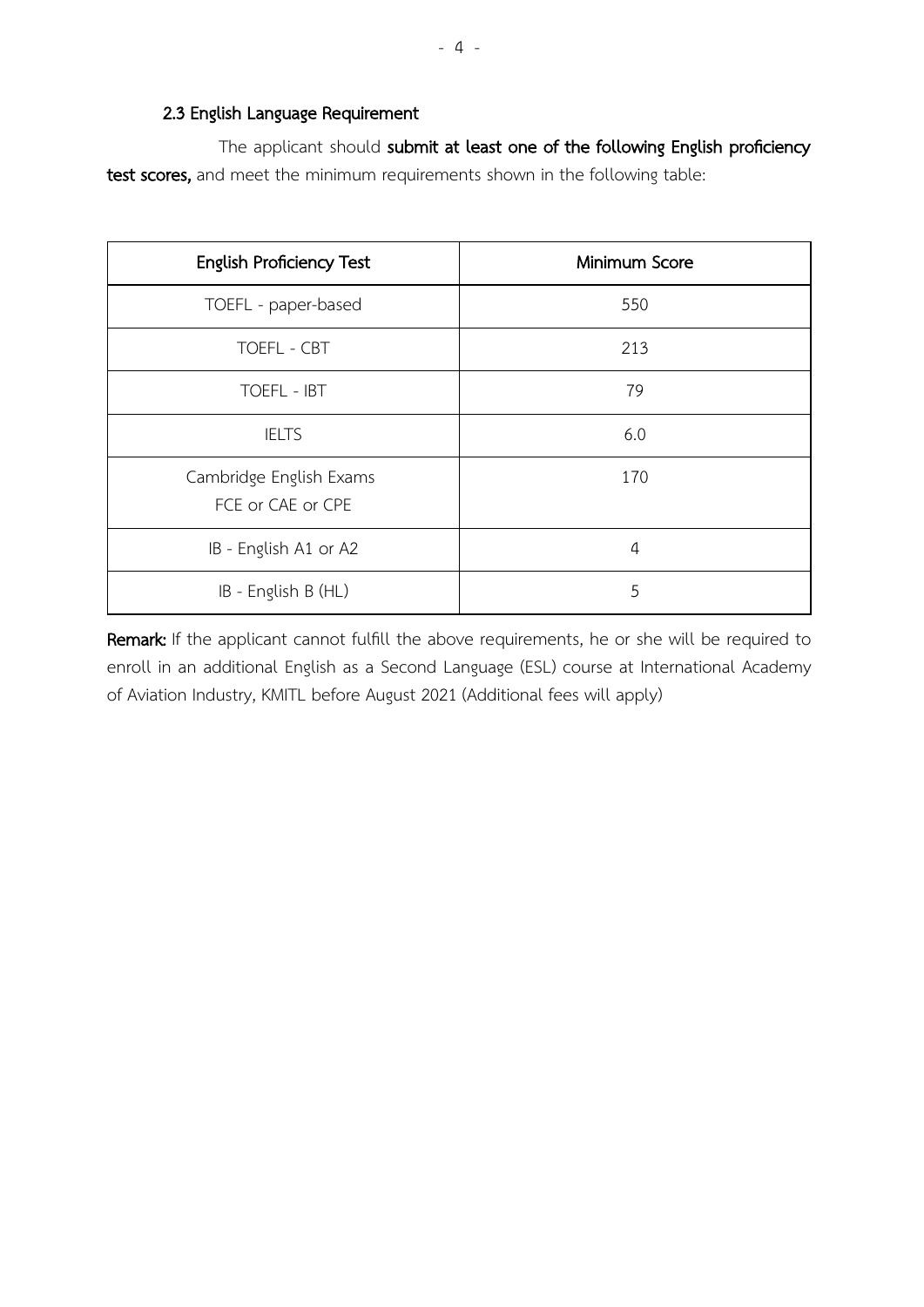## 3. Admission Schedule

## Aeronautical Engineering and Commercial Pilot - International Program

| <b>Details</b>                                                                    | Dates                          |
|-----------------------------------------------------------------------------------|--------------------------------|
| 1. Application Submission<br>www.reg.kmitl.ac.th/TCAS/tcas.php                    | November 2 - December 21, 2020 |
| 2. Candidate Interview Notification<br>www.reg.kmitl.ac.th/TCAS/tcas.php          | December 24, 2020              |
| 3. Candidate Interview and Announcement<br>Date                                   | January 8, 2021                |
| 4. Admission Decision Announcement<br>www.reg.kmitl.ac.th/TCAS/tcas.php           | January 13, 2021               |
| 5. TCAS Clearing House Round 1 (for Thai<br>Nationals only)<br>student.myTCAS.com | February 22 - 23, 2021         |
| 6. Enrollment Confirmation and Tuition Fee<br>Payment<br>www.reg.kmitl.ac.th      | March 4 - 9, 2021              |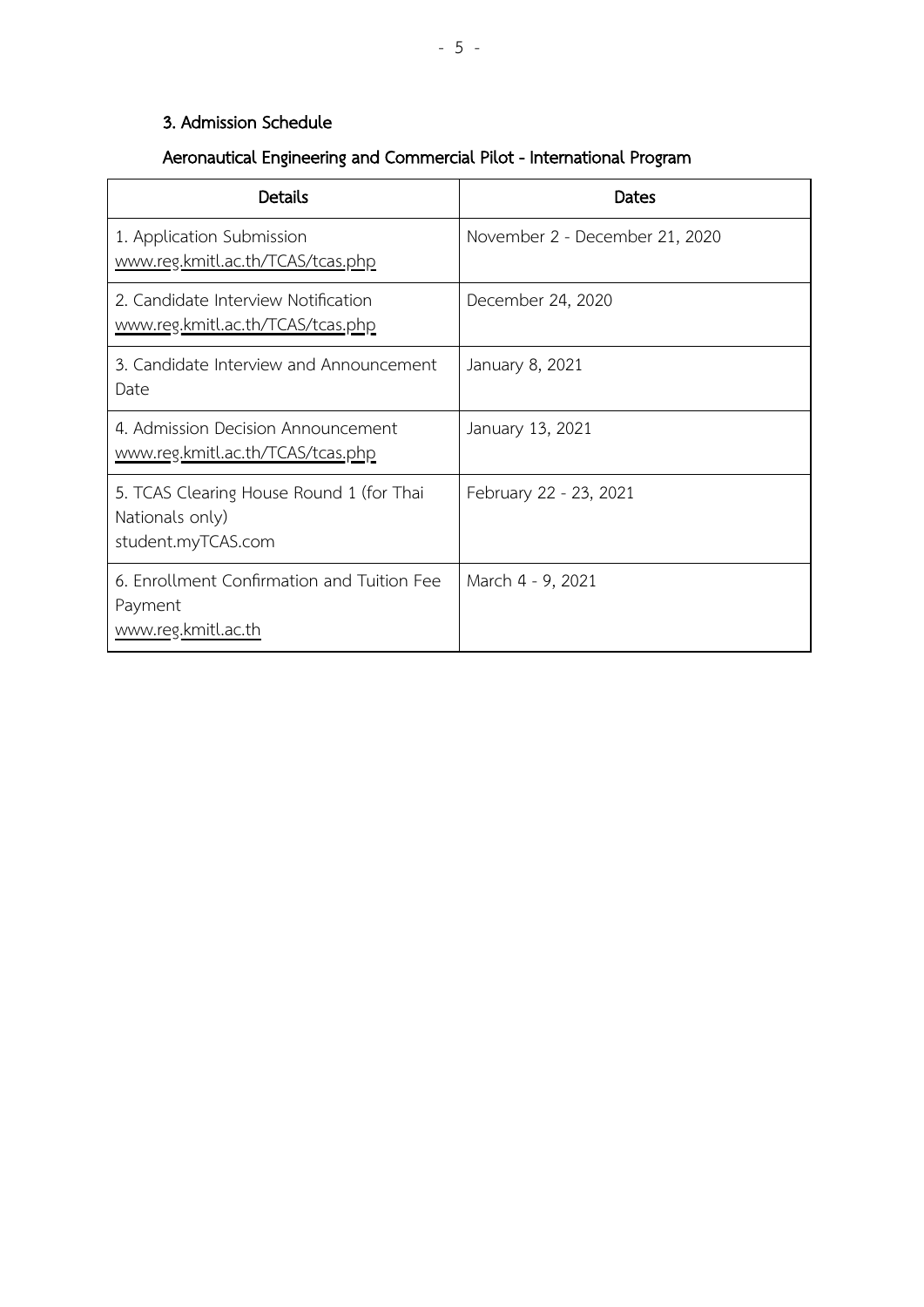### 4. Application Submission

The applicant will be notified of his/her eligibility for an on-site interview after the admission committee reviews the applications. The actual location and time of the interview will be announced before the interview date.

### Aeronautical Engineering and Commercial Pilot - International Program

The applicant must apply online and upload all necessary documents via our online application system: [www.reg.kmitl.ac.th/TCAS/tcas.php.](http://www.reg.kmitl.ac.th/TCAS/tcas.php)The applicant must deposit a 1,000 THB (one thousand Thai Baht only) non-refundable application fee using the specified payment methods announced at the online application system. The applicant is responsible for any additional transaction fee incurred by financial institutions. If the applicant does not reside in Thailand, please contact our IAAI admissions office to facilitate the application process.

The applicant will be notified of his/her eligibility for an on-site interview after the admissions committee reviews the application. The actual location and time of the interview will be announced before the interview date mentioned above.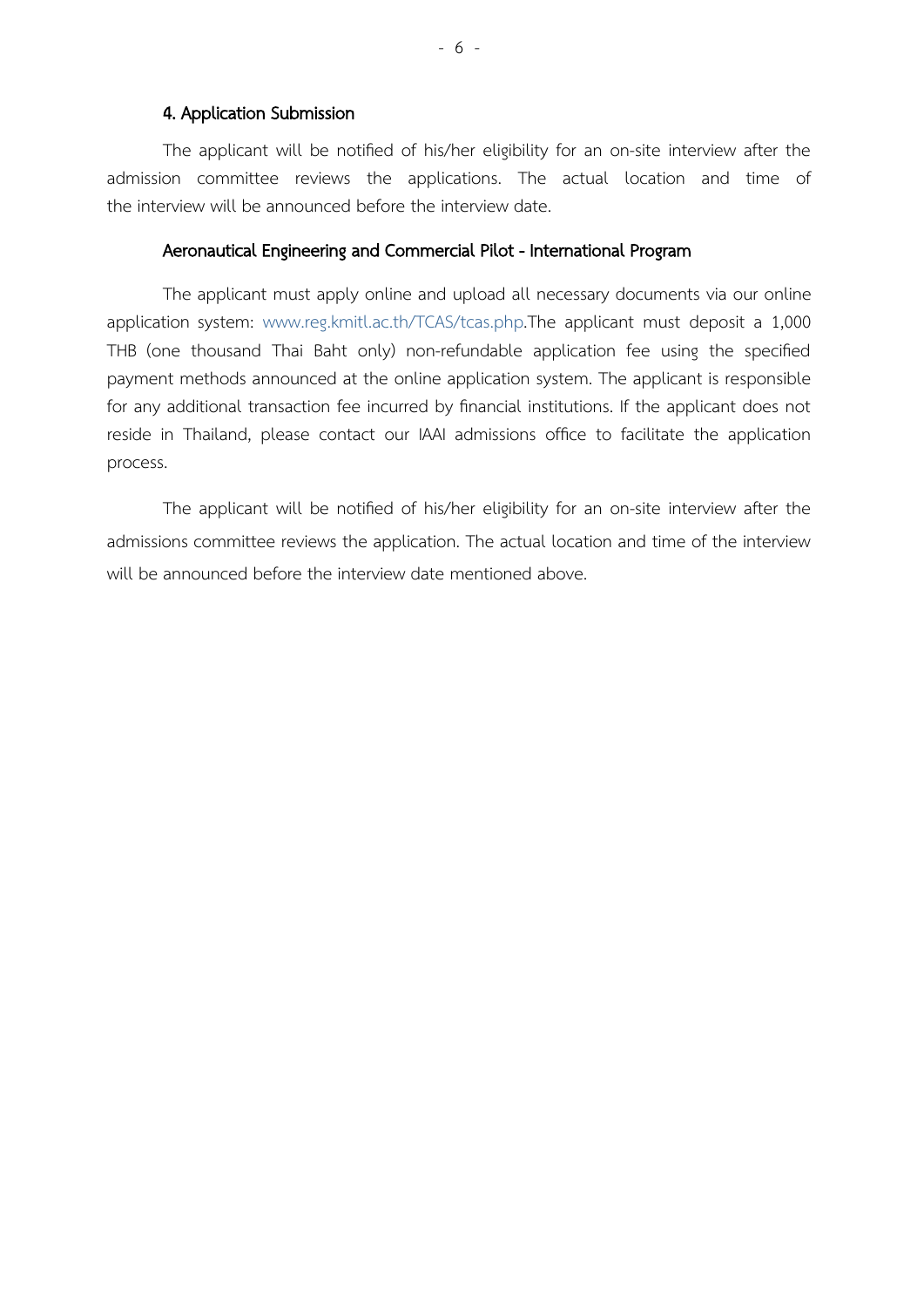#### 5. Tuition Fees and Enrollment Confirmation

The paid tuition fee is non-refundable and cannot be reimbursed under any circumstances. The tuition fees for Academic Year 2021 are as follows:

The tuition fees for students in the **Bachelor of Engineering in Aeronautical Engineering and Commercial Pilot - International Program** entering in the Academic Year 2021 are divided into 2 parts per semester. The first is the tuition fee for the Aeronautical Engineering course which is 90,000 THB. (ninety thousand Thai Baht only - Paid to KMITL, details at: [www.reg.kmitl.ac.th\)](http://www.reg.kmitl.ac.th/). The second is the tuition fee for the Commercial Pilot course which is 350,000 THB. (three hundred fifty thousand Thai Baht only - Paid to Asia Aviation Academy at Siam Commercial Bank A/C No. 088-2-59074-2, A/C Name: Asia Aviation and Technology Co., Ltd) on specified date posted at: aviation.kmitl.ac.th.

## 6. Confirmation of Admission Offer through TCAS Clearing House and Confirmation of Enrollment

Accepted applicants must follow the procedure to confirm their admission offer through the TCAS64 Clearing House as required by the Council of University Presidents of Thailand. After confirming their admission offer, the applicants must confirm their enrollment at KMITL and pay the tuition fee according to the procedure announced on the website: www.reg.kmitl.ac.th. The tuition fee paid is non-refundable under any circumstances. The applicants who have confirmed their enrollment at KMITL, and have paid the tuition fee can enroll and register for courses in Semester 1/2021 without having to pay the tuition fee for Semester 1/2021 again.